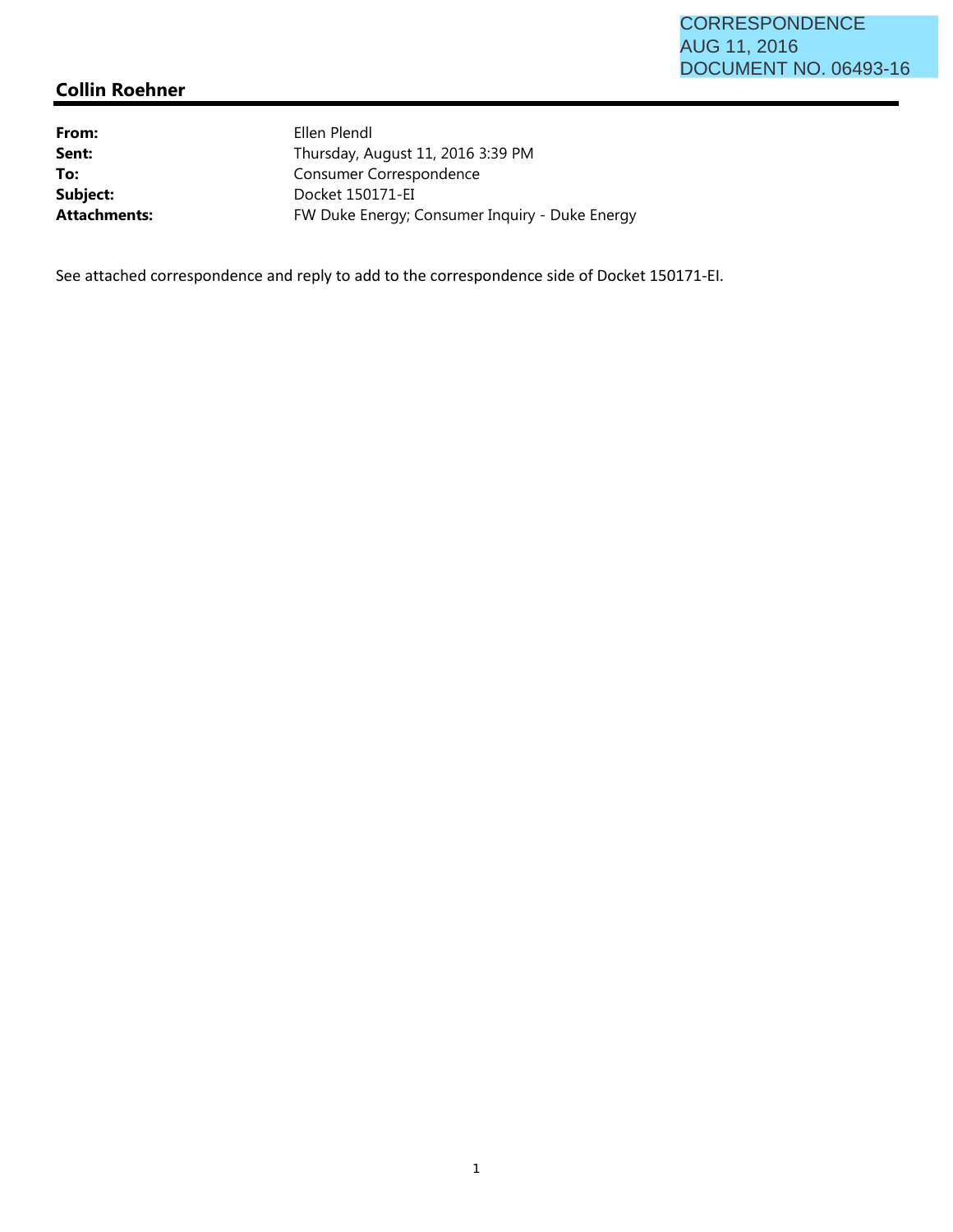### **Collin Roehner**

**Cc:** Sunburst

**From:** Governor Scott's Office of Citizen Services <EOGCitizenServices@eog.myflorida.com> **Sent:** Thursday, August 11, 2016 2:21 PM **To:** Ellen Plendl **Subject:** FW: Duke Energy

-----Original Message----- From: A. Andriuli [mailto:comedyhall@aol.com] Sent: Wednesday, August 10, 2016 10:52 AM To: Governor Rick Scott <GovernorRick.Scott@eog.myflorida.com> Subject: Duke Energy

From: A. Andriuli <comedyhall@aol.com>

County: Pinellas

Zip Code: 33777

Phone Number: (727) 541-7876

Message Body: Dear Governor Scott;

Once again Duke Energy has put their greedy hand into the pockets of Florida customers. Two more phony charges have been added to all Duke Customer bills such as the Customer Service Charge for \$8.76 and the Asset Securitization Charge for \$5.43. ( This charge is so bogus that the word doesn't even show in the dictionary) Together they amount to taking another \$221 million dollars a year from Florida customers with these phony charges. We the HOA of Pinellas County demand your office do something to stop this awful company from stealing money from Florida citizens. We will wait for your reply and than we will take our message to all the avenues possible including all the HOA's and the media.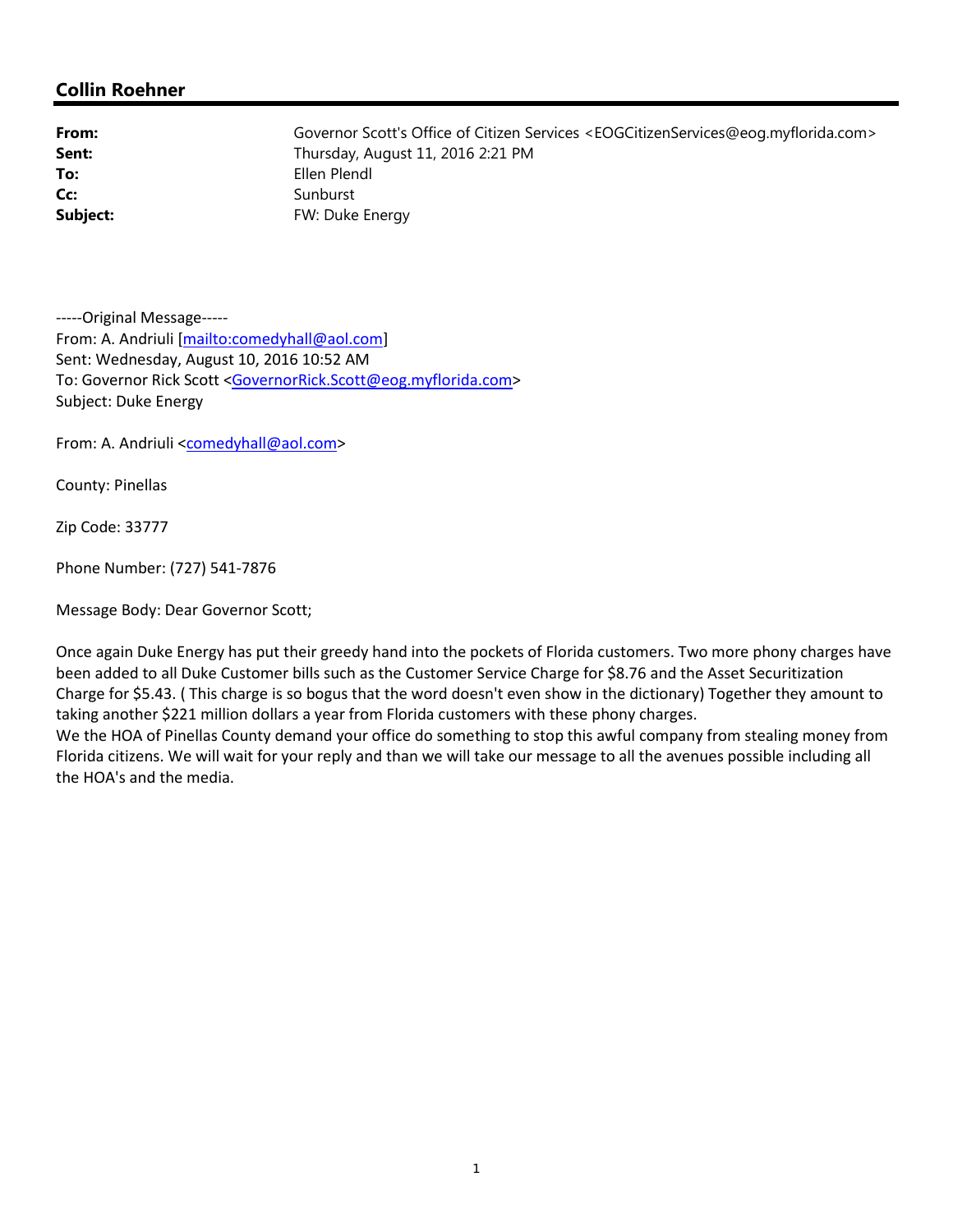## **Collin Roehner**

| From:    |  |
|----------|--|
| Sent:    |  |
| To:      |  |
| Subject: |  |

**Randy Roland Sent:** Thursday, August 11, 2016 3:38 PM **To:** 'comedyhall@aol.com' **Subject:** Consumer Inquiry - Duke Energy

#### A. Andriuli comedyhall@aol.com

The Governor's office forwarded a copy of your email regarding Duke Energy Florida (DEF) to the Florida Public Service Commission (FPSC). The FPSC regulates investor-owned electric, and natural gas utilities throughout the state, and investor-owned water and wastewater utilities in those counties which have opted to transfer jurisdiction to the FPSC. The FPSC has authority in the telephone industry which is limited to the Lifeline Assistance Program, Florida Relay Service, and pay telephone service. You expressed concern about DEF's customer charge.

The costs associated with the customer charge can be classified as either customer accounting costs or fixed operating expenses incurred in providing certain transmission and distribution facilities. For instance, meter reading and customer billing are done monthly regardless of the customer's kilowatt-hour consumption level. As a result, DEF bills the usage separately, as this amount may fluctuate each month. Other expenses included are depreciation on certain utility installed equipment such as meters, distribution lines from the pole to the customer's premises, line transformers, and other expenses incurred in the maintenance and operation of these items.

DEF's tariff, 6.120, allows the company to bill a monthly customer charge of \$8.76 to your residential account. You may review the tariff by using the following link:

#### http://www.duke-energy.com/pdfs/pe-rates-RS-1.pdf

Rule 25-6.100, Florida Administrative Code, requires electric utilities to bill the customer charge separately from the energy charge. I have also enclosed a copy of the rule for your review.

You also expressed concern about DEF's asset securitization charge. In 2015, the Florida Legislature passed, and Governor Scott signed into law, Section 366.95, Florida Statute, authorizing the issuance of nuclear-asset recovery bonds.

In July 2015, DEF filed its petition with the FPSC for approval to issue the bonds and to collect the nuclear-asset recovery charge on a per kWh basis from all customer rate classes over a period of 20 years. The nuclear asset recovery charge will be paid by all existing and future customers receiving transmission or distribution services from DEF. The funds DEF receives will allow it to recover its investment in the Crystal River III nuclear power plant regulatory asset.

In November 2015, the FPSC issued a nuclear-asset recovery bond financing order, authorizing DEF to issue the bonds to cover the Crystal River III nuclear plant retirement costs.

On June 16, 2016, the FPSC authorized the issuance of \$1.294 billion in nuclear asset-recovery bonds to cover the retirement costs of DEF's Crystal River III nuclear power plant.

Customers will now see an initial \$2.87 charge on a 1,000 kWh-per-month residential customer's bill compared to the traditional rate base method of recovery, which would have resulted in a charge of approximately \$5.00.